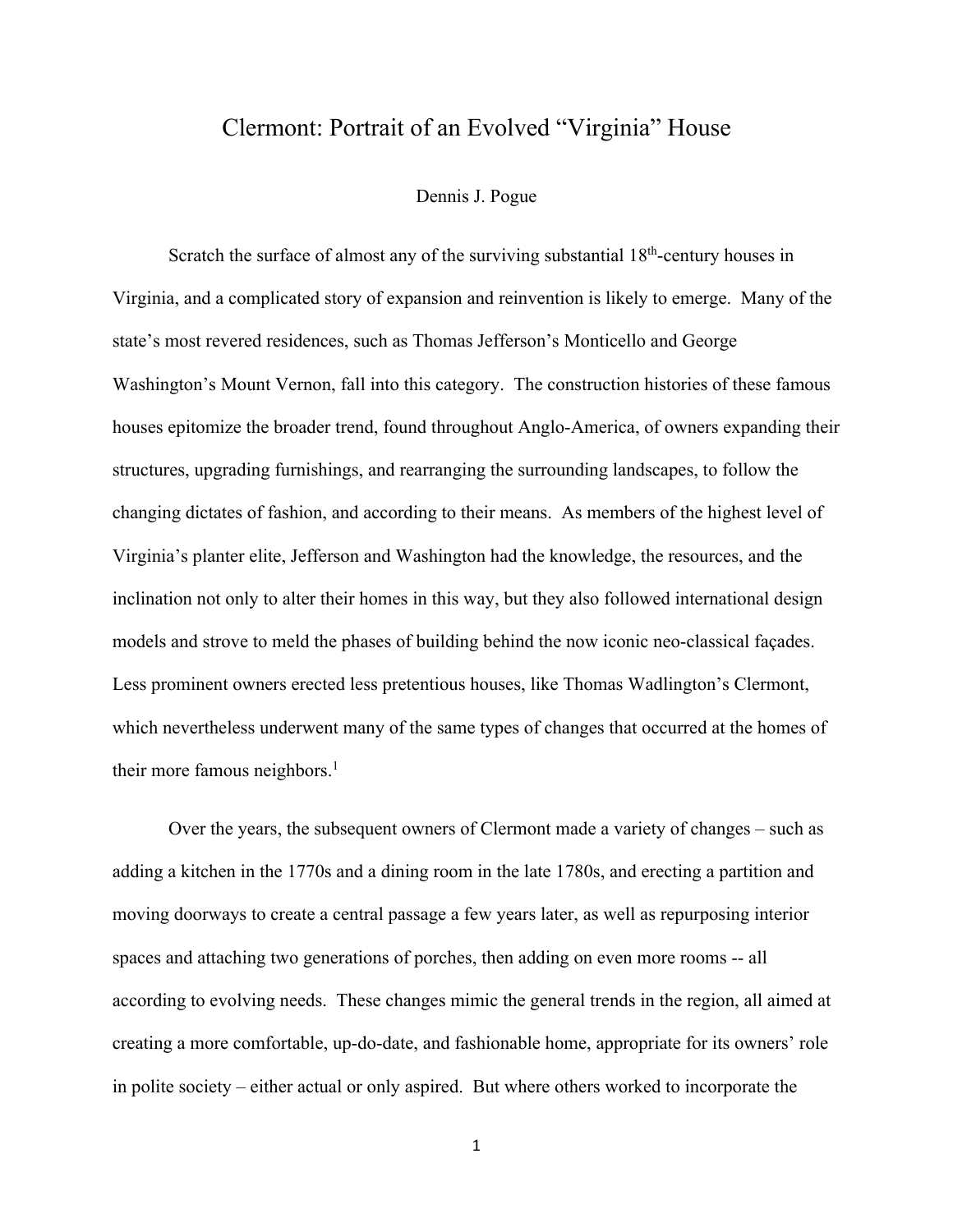additions and other changes to create a unified whole to belie the additive nature of the building campaigns, Clermont's complex construction history is laid bare, readily apparent to anyone inclined to view it with a critical eye. It was only in 1970, when the last owners of the property built the final major addition onto the house, that there was an attempt to blend the many disparate elements into a cohesive whole. Moreover, even with the many changes that were made over the years, abundant evidence for the earlier conditions remains intact, and the entire house is a remarkably well preserved palimpsest of architectural evidence and a fascinating cultural artifact. As a result of closely examining the well preserved structural elements, and by conducting a program of dendrochronological testing that is unprecedented in its success, it has been possible to assign precise dates for the various phases of construction, generally to within a given year.<sup>2</sup>

Built in 1755-56, Wadlington laid out his house in a traditional two-room plan, and with an overall appearance and method of construction that would have made it right at home in Washington's Fairfax County, or almost anywhere else in the Chesapeake region, for that matter. The 1779 account of Thomas Anburey, an English army officer stationed in America, testifies to the ubiquity of the basic building style that by that time had been adopted from one end of the colony to the other: "[Virginia] houses are most of them built of wood, the roof covered with shingles, and not always lathed and plastered within, only those of the better sort that are finished in that manner, and painted on the outside; the chimneys are often of brick, but the generality of them are wood, coated on the inside with clay; the windows of the better sort are glazed, the rest have only shutters." With brick nogged walls and at least one brick chimney, five attic dormers and glazed window sash throughout, a clipped gable roof, and plastered interior walls, Clermont was a house that Anburey would likely have considered appropriate for the "better sort."3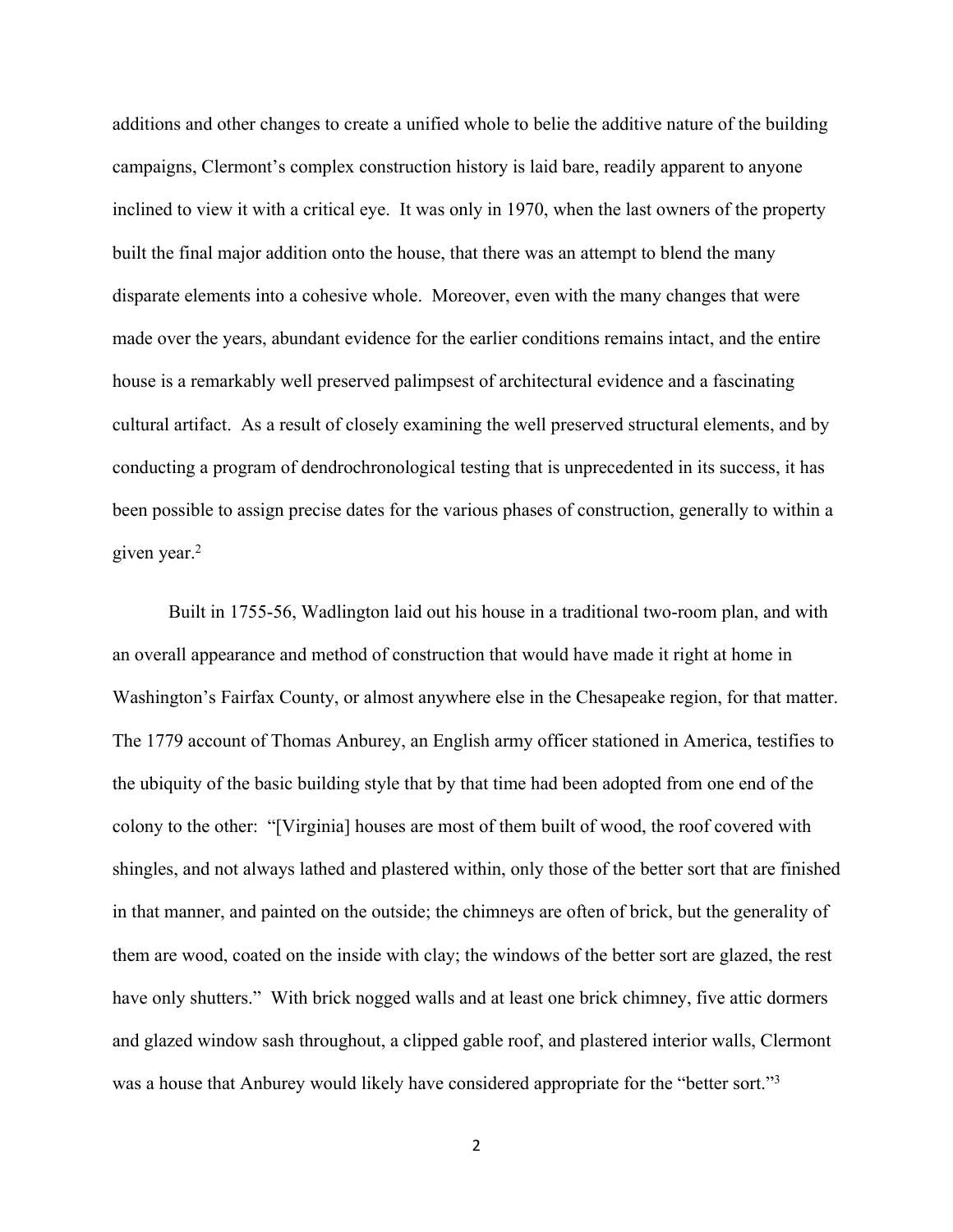Evidence in the form of a sample of almost 300 houses that were advertised for sale in the *Virginia Gazette* between 1736 and 1780 provides more detail to this image. Buildings made of wood with masonry components were by far the most popular type of construction found in the ads, consisting of almost 77% of the total. At roughly 600 square feet in size, Wadlington's house was almost exactly in the middle of the range, with 52% of the houses listed below 620 square feet; with only two main floor rooms, Clermont again followed the norm, with 50% of the houses listed having two (31%) or three (19.4%) rooms. Even though Clermont falls comfortably within the mid-range of Virginia houses in terms of size and room number, this does not disqualify the Wadlingtons and their successors from occupying a higher stratum of class and status, as many relatively well-to-do home owners of the period lived in similarly sized and configured dwellings.4

Houses with two first-floor rooms served as a popular choice for Virginia home owners from all levels of society for much of the Colonial Era. In most instances, one of the rooms – known as the hall – was larger than the other – known as the parlor or the chamber. The hall served as a multi-purpose living space, accommodating cooking, eating, sleeping, and a variety of other household chores like sewing, food preparation, and the like. In contrast with the hall, which was accessible directly from the outside, often with doorways on either side of the building, the smaller parlor most often was only accessed via a doorway in the partition separating it from the hall, and it was thus a more private space. The hall was invariably heated by a single fireplace that also was used for cooking, although detached kitchens had become the norm by the mid 18<sup>th</sup>-century; the parlor may or may not have been heated. If the second level of the structure was occupied, the stairway leading to that space most often was placed in the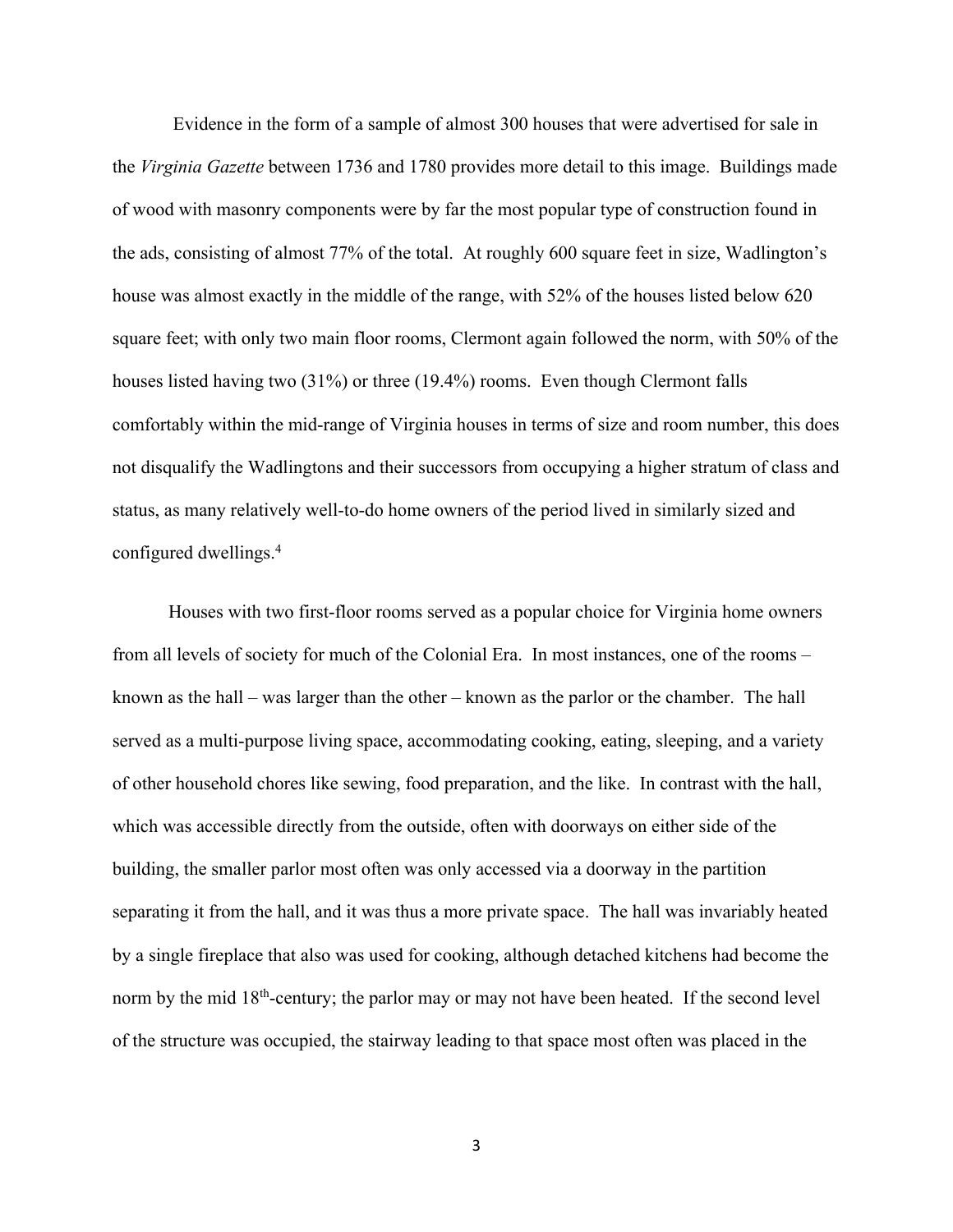hall, either running along the partition wall or tucked into one of the corners flanking the fireplace.<sup>5</sup>

Beginning in the second decade of the  $18<sup>th</sup>$  century, and accelerating in frequency over the succeeding decades, a novel space – known as the passage – was introduced as an important feature in Virginia houses. The passage was a narrow room running the width of the building that separated at least two main ground-floor rooms – the hall and parlor -- and thus restricted access to those spaces. Scholars have represented this addition as reflecting "a growing desire on the part of planters to distance themselves, in a ceremonial way, from persons outside their closely knit circle of family and social peers." There were practical advantages as well, as the passage acted as a breezeway and made the space a more pleasant living area during the warm summer months, and it became the typical location for the stairway leading to the second floor. The first recorded mention of a central passage in Virginia dates to 1719; over the succeeding decades, passages were inserted in many existing houses that had been erected following the two-room plan.<sup>6</sup>

A second space often was added along with the passage; this was known as the dining room, which was usually positioned toward the front of the house, and acted as a further buffer between the passage and the other rooms. The appearance of the dining room was related to changing uses of the other two main rooms, the old hall and the parlor or chamber. The hall became a formal public space, where visitors were entertained, and the old mixture of household activities such as cooking, eating, and sleeping, were now accomplished elsewhere. The dining room took on the role as the "heart of the family's house, as opposed to the hall which was the center of the family's social landscape." The third room, the old parlor or chamber, became the most private space of all, often used solely as a bed chamber. The central passage acted as the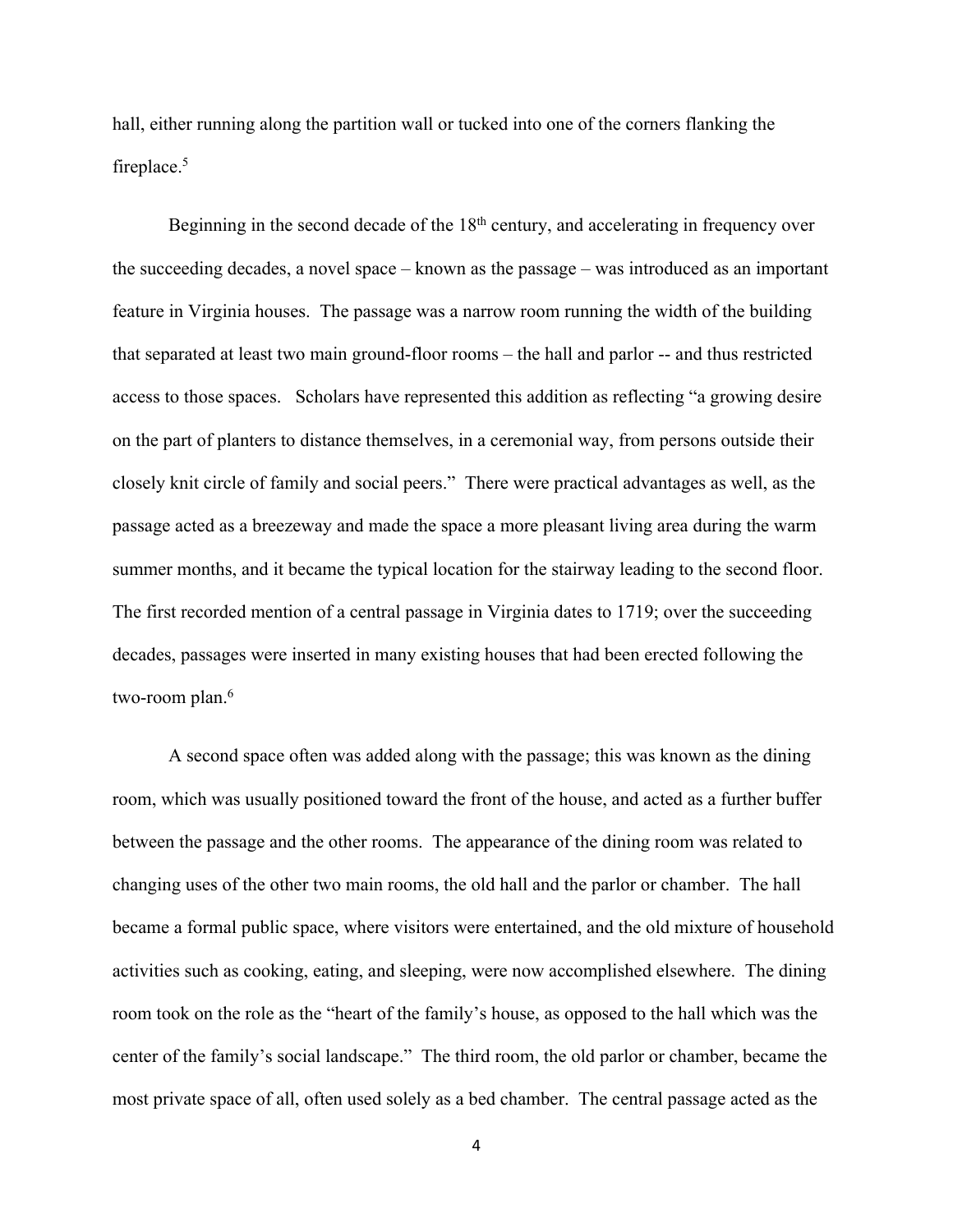entry point into the house and, since all three rooms often could only be reached by visitors via doorways in the passage partitions, thus controlled access to the other, more private spaces.<sup>7</sup>

Clermont's original two-room plan exhibited an unusual feature that sets it apart from the great majority of the other hall-and-parlor houses for which detailed information exists. In most known cases, single doorways are positioned in both the front and rear walls providing direct access into the hall, with the parlor usually only accessible via the hall. Some hall-parlor houses exhibit an exterior doorway entering onto the parlor, but those openings either are later additions or are positioned to the rear and to the side of the house and thus were clearly meant to be private entrances. At Clermont, one doorway was roughly centered on the north façade, penetrating the outer wall and entering the hall just east of the partition that divided it from the parlor. But instead of a second exterior doorway on the south façade, roughly aligned with the opening on the north, the south door was positioned west of the center line and entered into the parlor. Because of the placement there of the doorway, there was no space to accommodate a window to match the one found to the east on that façade, or the one on the north façade to the west of the doorway. Presumably a doorway was located in the partition providing direct internal access between the hall and the parlor. A free-standing winder stairway with an open hand rail was located in the northeast corner of the hall, leading to two rooms in the attic, one of which probably was heated and presumably served as a bed chamber.<sup>8</sup>

The presence of the mis-aligned doorways on the north and south facades, and the highly asyemmetrical south façade that resulted, provides support for the interpretation that the north side of the house served as the front. With the doorway there roughly centered on the wall, and with two flanking regularly spaced first-floor windows and three dormers in the roof above, this arrangement gives the north façade a more or less symmetrical appearance of the kind that was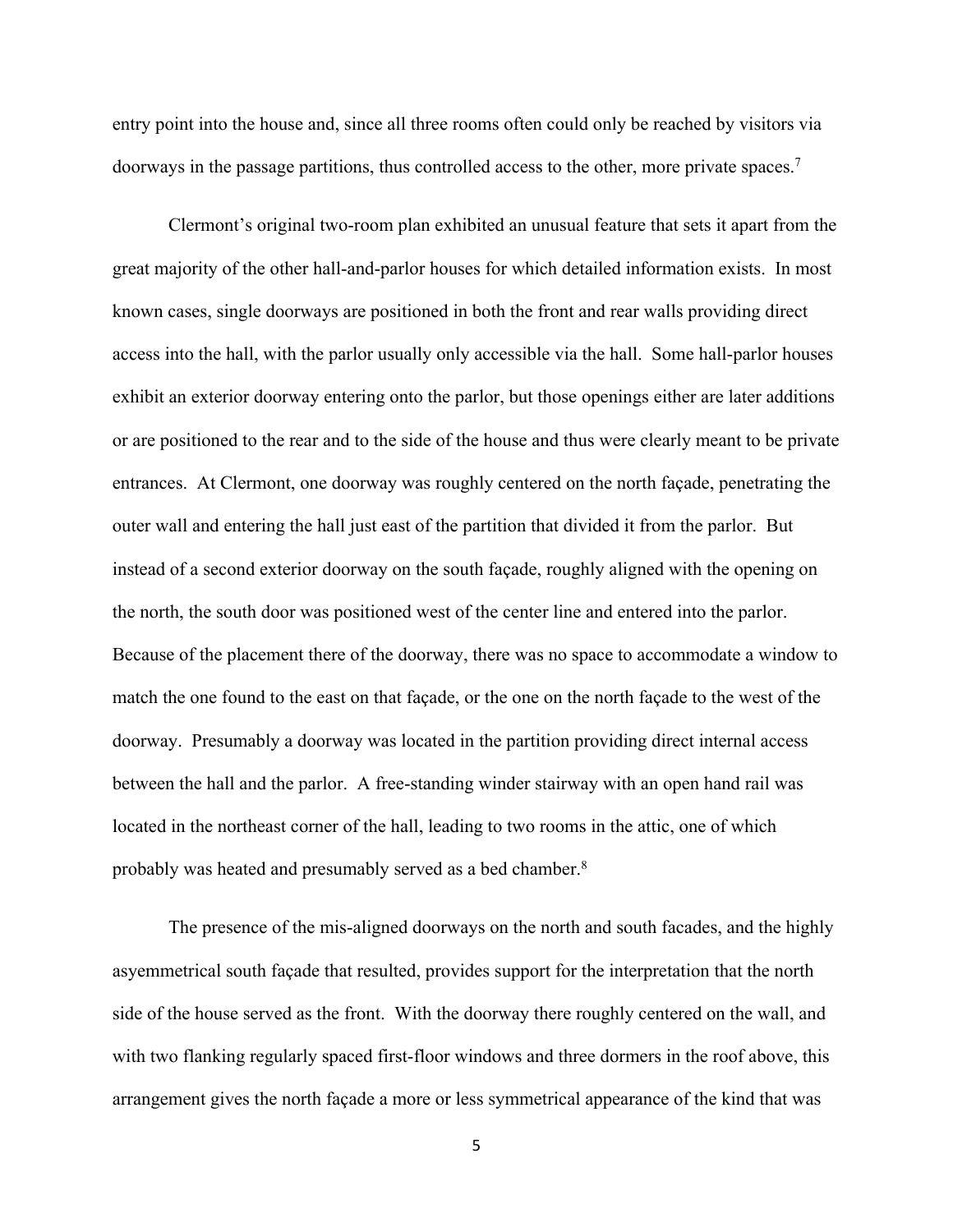likely meant to mark the structure's formal face. The south façade, in contrast, was extremely idiosyncratic with its single doorway positioned well off-axis, only one first-floor window, and two dormers on the next floor that fail to align with any of the openings below. As the earliest of the three existing outbuildings dates more than 20 years after the first phase of Clermont was constructed in 1755-56, it is likely that earlier service structures were located to the south of the house. This may help explain the unusual placement of the door in the parlor, in the southeast quadrant of the house, perhaps to provide easier access to these service buildings and functions.<sup>9</sup>

Several significant additions were made to the house and the site over a period of roughly 25 years beginning in 1777, which together served to completely reconfigure the layout of Clermont and in turn significantly altered the dynamics of its use. A timber-framed, nogged structure traditionally identified as a kitchen was erected circa 1777, located about 65 feet west and with its south wall lining up with the north wall of the original house (east frame). Its placement seems odd, given that the north façade undoubtedly was to have been the more formal of the two approaches, and it is also somewhat farther removed from the dwelling than was usual for kitchens during this period. But the overall character of the building is in keeping with a kitchen function.10

Eleven years later, a substantial room was added to the west gable of the house, which enlarged the structure by roughly two-thirds; this space has been traditionally called the dining room, a function that was often added to Virginia dwellings during the second half of the 18<sup>th</sup> century. The new dining room has a fireplace on the west wall, which shared a chimney with the fireplace in the adjacent parlor (currently it is not known whether the parlor, and the room above, had fireplaces previous to this). The attic above the new room was unheated and without windows, but it still might have served as a bed chamber. In 1794, the plan of the house was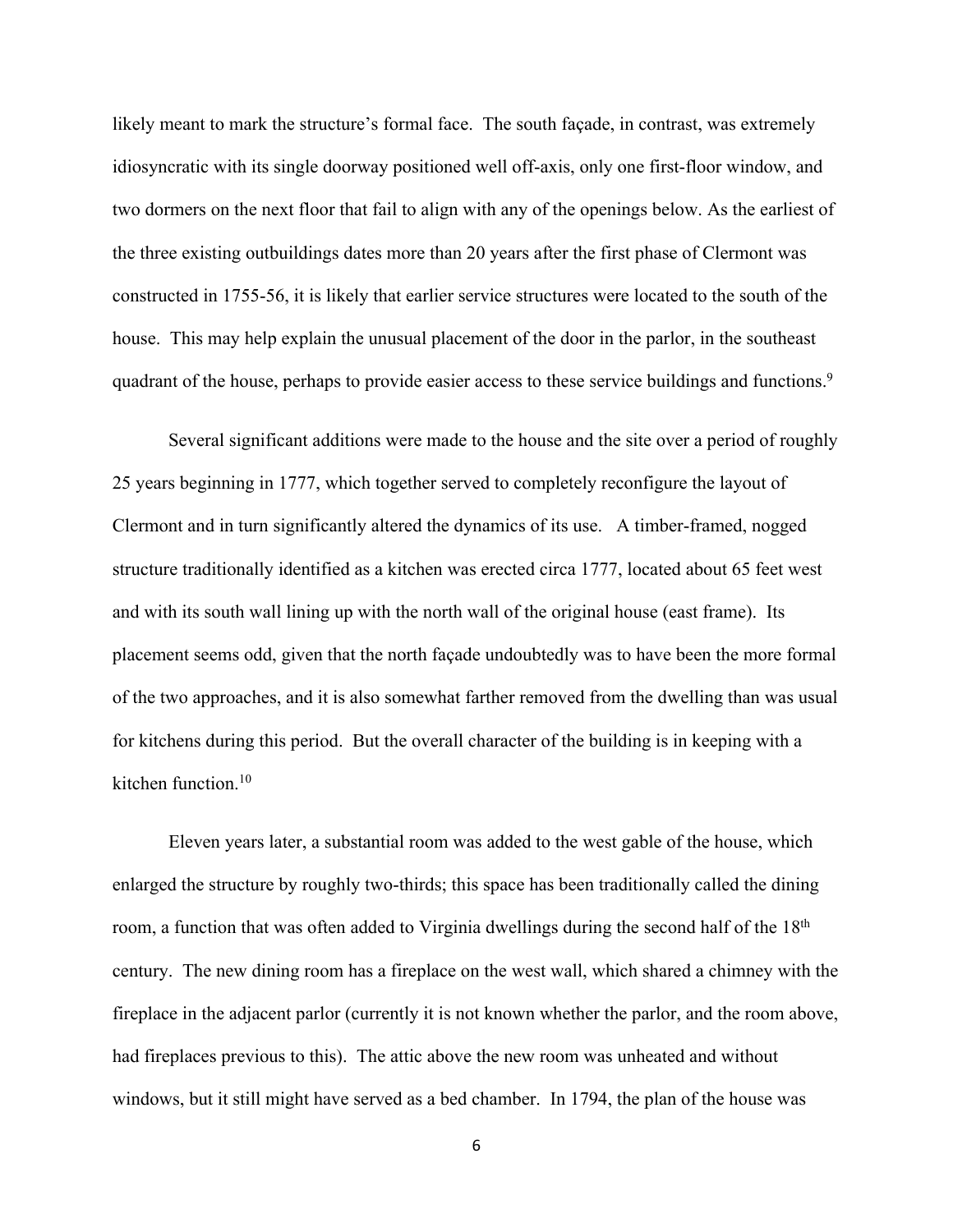reconfigured, when a second partition was installed to create a central passage, and the south doorway (into the parlor) was blocked up and another door was installed in the new passage, just a few inches to the east. The original west partition seems likely to have been rebuilt at this time, probably replacing a thin board barrier with a fully studded and plastered wall. Seemingly to accommodate the wider partition, the opening for the north doorway was shifted slightly (four inches) to the east, and thus aligning fairly precisely with the new south door. Porches also were added to the south façade, in two phases, with the east frame porch added some time after 1776 (very likely in 1788 when the west frame addition was built), and the west frame porch erected in 1802.11

The placement of the west frame was a rather idiosyncratic solution to the challenge of adding a relatively large space to an existing two-room house. The existing doorway through the east gable of the addition dates to the original construction, but the doorway that now is set in the southwest corner of the east frame was a much later addition – probably dating to circa 1849 based on the evidence provided by a combination of dendrochronology and other physical investigations. Thus, it was not possible to pass from the new "dining room" into the east frame without walking outside the building itself. It may well be that the appearance of the porch running along the south front of the east frame dates to this period, as an important function that it served probably was to allow a person to at least pass under cover between the two spaces. As the doorway on the south wall of the east frame was originally positioned within about 15 feet of the dining room door, this relative proximity may have been viewed as sufficiently convenient to make the exterior pathway between the spaces acceptable. If so, the situation was exacerbated after 1794, when the parlor doorway was shifted to the north to conform with the new central passage, and the distance between the rooms was thus lengthened by a few feet. A second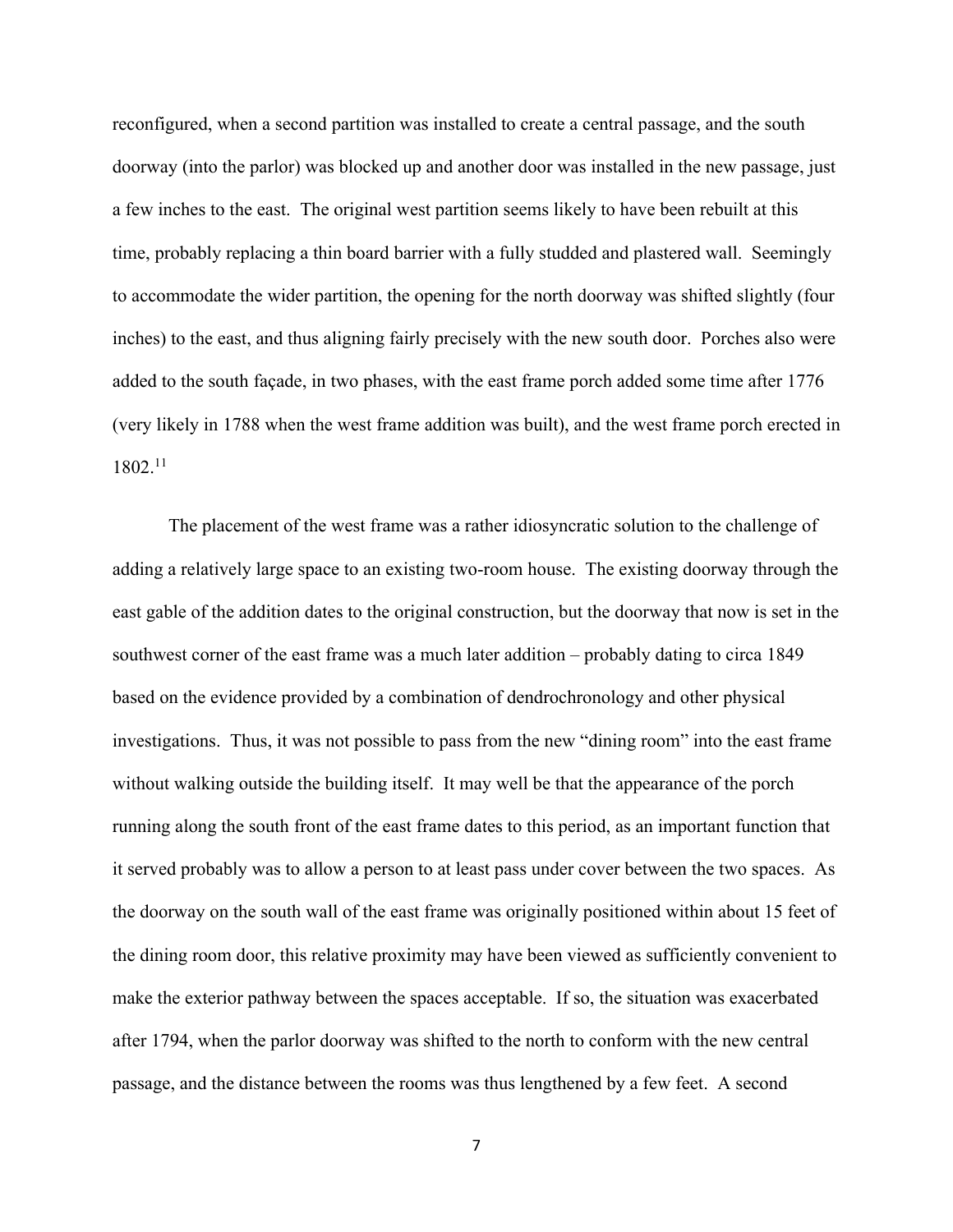doorway is likely always to have been positioned in the south gable of the dining room addition, shortening the distance between the presumed kitchen and the house by 20 feet.<sup>12</sup>

The interpretation that the south side of the house was the service area throughout the building's history is reinforced by the appearance of two additional features in 1802-1803. These are the smoke house, dendro-dated to 1803, located approximately 65 feet southwest of the west doorway into the dining room, and the porch running along the south wall of the west frame (1802). A timber-framed room, roughly 6x10-feet in dimension, was an original feature built into the far southwest corner of the porch, suggesting some type of service function – possibly as a semi-detached privy. At least one log duplex cabin for housing enslaved workers also was erected in 1822, located another 75 feet to the west of the smokehouse and the kitchen.13

On the inside of the east frame, the new partition wall that created the passage joined with a second wall that bounded a second narrow passage leading to the winder staircase that had been positioned in the northeast corner of the old hall. This served to separate the stair from the hall, allowing the room to become a truly private space. Interestingly, a window was installed in the new partition wall that created the stair hall, to allow light to penetrate from the original window in the north façade into the hall. Finally, after the doorway was closed up in the south wall of the parlor, a window was inserted there to balance both the other window on the south façade and the second window on the north, which originally had provided the only source of light into the parlor.

The new floor plan that was in place after the additions and changes that were made in 1794 thus achieved what architectural historian, Dell Upton, and others have identified as the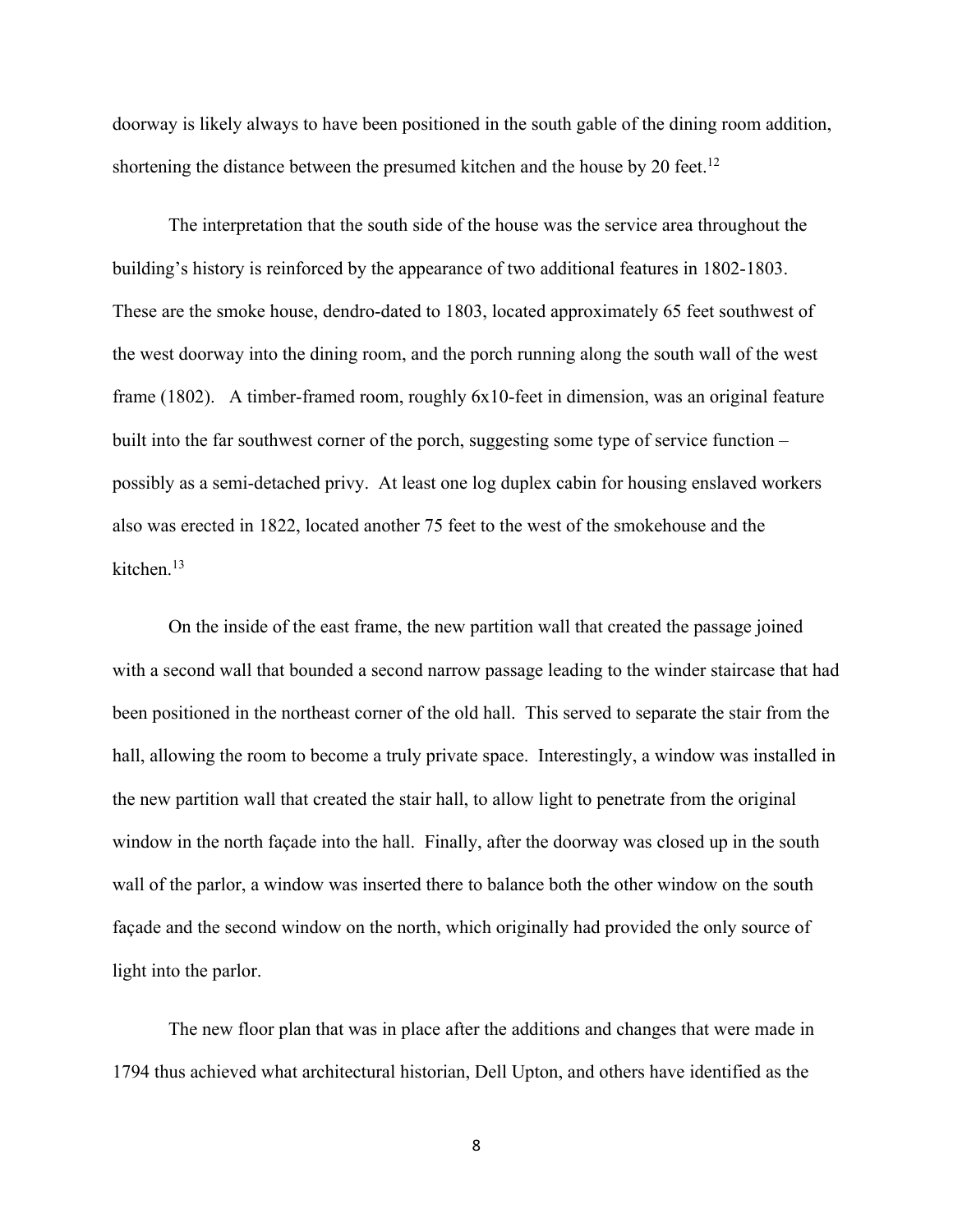ascendant spatial arrangement for households of middling to upper-level status in the second half of the  $18<sup>th</sup>$  century. With a hall and parlor now buffered from outsiders by the central passage, and with a dining room providing a third space for carrying out a variety of activities, what Upton calls the "social molecule," or the structure of social space, at Clermont matched well with the developing norm. However, the fact that the dining room remained a semi-detached structure certainly marks it as at least a slightly unusual configuration. This situation was not resolved until 1849 when the doorway was inserted in the southwest corner of the east frame; the area between the two structures also was covered over by an extension of the porch roof and a siding wall was erected to create a small lobby, with a doorway onto the porch, connecting the east and west frames.<sup>14</sup>

The very contrived steps undertaken during another round of construction, carried out in 1831, serves to raise the question whether it was undertaken in preparation for an even more ambitious addition that was effected a few years later. The original fireplace that had been positioned on the east gable of the kitchen was removed and replaced by the existing stone fireplace, now located at the other end of the building. This repositioning of the fireplace allowed the kitchen to be lengthened several feet by the addition of a pantry.15

But even with this change, the next phase of construction followed the tradition of adding rooms to the house without making accommodation for creating interior connections between the old and new spaces. In 1836, about a dozen years before the dining room finally was joined to the east frame, a substantial, two story stone structure was added, positioned between the gable end of the west frame and the recently enlarged kitchen. The building consisted of a single firstfloor room with a large fireplace and a winder stair in one of the opposite corners, and a single heated room above. The second floor room undoubtedly served as a bed chamber, while the first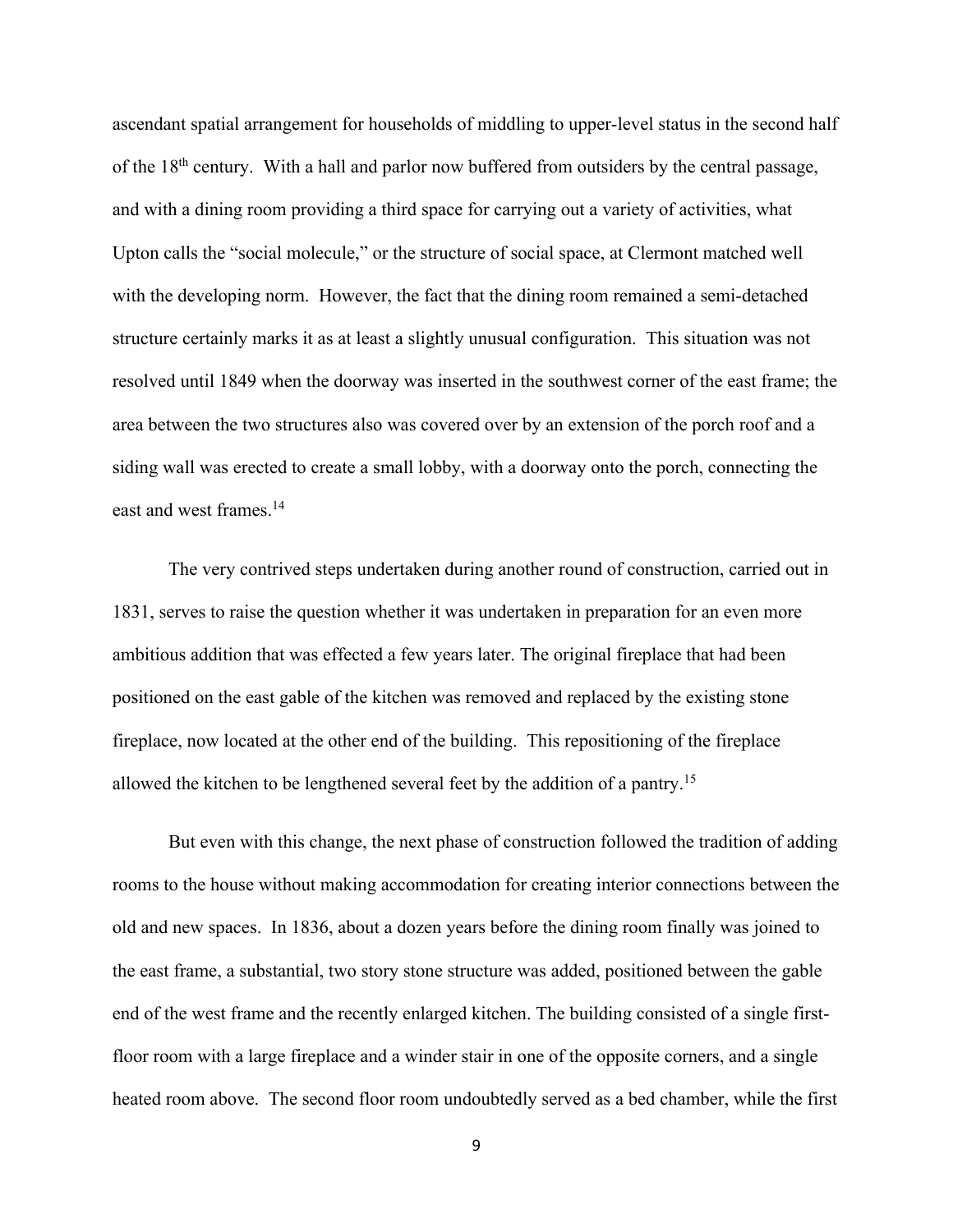floor space has been traditionally known as the dining room. If this latter identification is correct, then with its construction the distance between the presumed kitchen and the dining area had been reduced to less than a dozen feet. However, there was no direct interior access between the new stone building and either of the other structures (west frame and kitchen). By the  $20<sup>th</sup>$ century, a porch had been installed on the west end of the west frame/old dining room, which mimicked the earlier condition marking the relationship between the east and west frames: a person moving between the west frame and the stone section would have been forced to walk outside the building, but at least would have been covered from the elements.<sup>16</sup>

The gap between the stone section and the kitchen was infilled many years later (ca. 1947), finally providing direct access between it and the presumed dining room. It would be another two decades (1970) before a frame addition was erected that infilled the area between the stone section and the west frame. With this final major addition to the dwelling, all of the earlier building phases – east frame, west frame, stone section, and kitchen/pantry – were incorporated into one quite long and rather complex structure. Needless to say, the social molecule that was thus created is a highly unusual one, bearing little resemblance to structures that were erected in a less idiosyncratic manner.<sup>17</sup>

While a great deal of time and effort already has been expended in documenting Clermont's complex structural history, much more work remains to be done. Another round of investigations will continue over the next year, with the goal of preparing a comprehensive report that will serve as the platform for subsequent interpretation and plans to preserve the historic structures. At least a preliminary round of archaeological investigations are envisioned as part of that effort, both for research and management purposes. On the most basic level, there is no doubt that a range of outbuildings dating from the  $1750s$  throughout the mid-19<sup>th</sup> century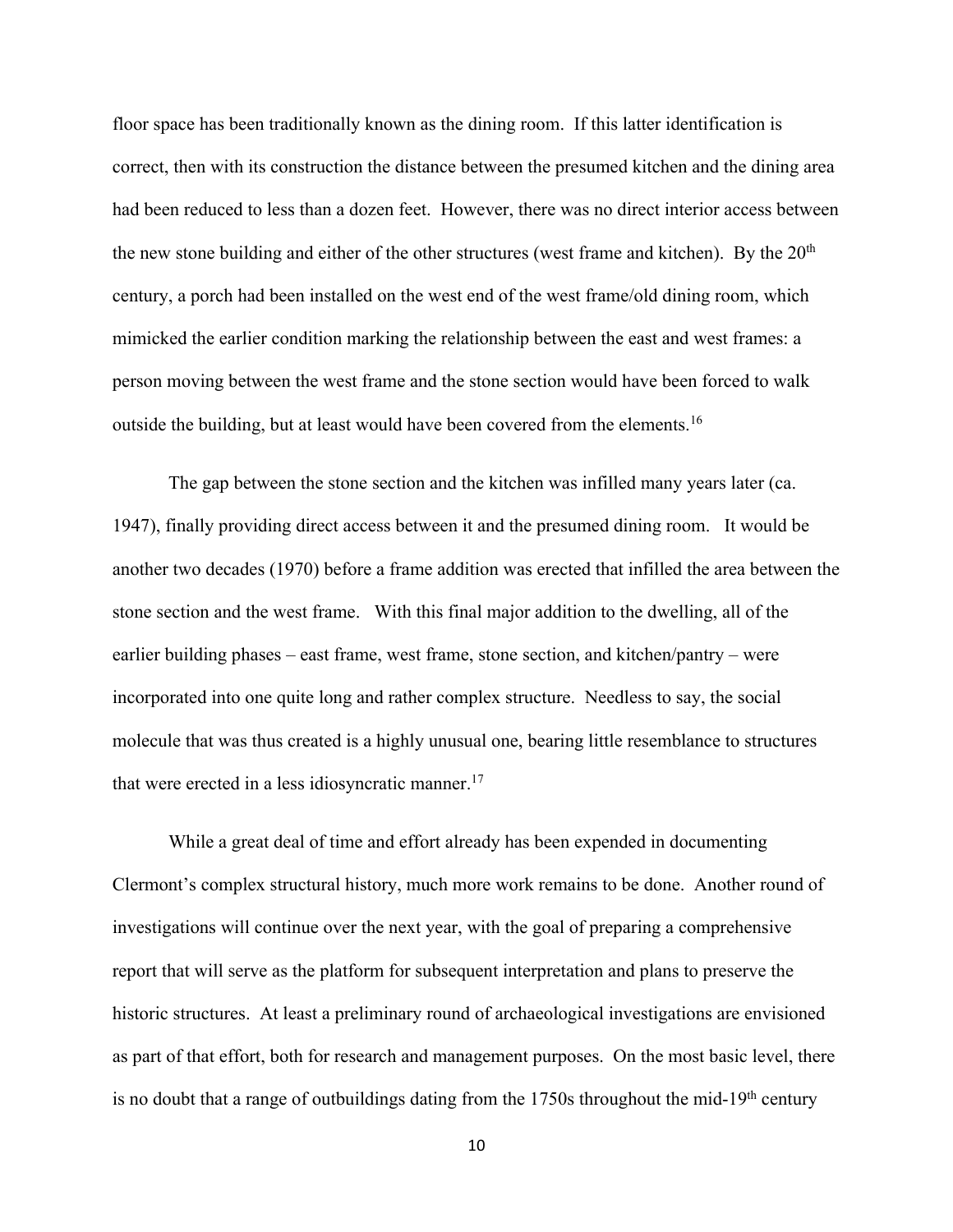existed, but whose sites have yet to be identified. Documenting the locations and character of those structures and associated activity areas will be crucial to developing a credible interpretation of the uses of the Clermont homelot, and associated structures, as well as preparing a plan for their preservation.

A number of other questions must be addressed in the near future in order to assess Clermont's significance as an historic site and educational resource. These include understanding how Clermont fits within the local context of the 18<sup>th</sup>-century architecture of Clarke County and of the Upper Shenandoah Valley. Maral Kalbian already has begun to make major contributions in addressing this issue, but much additional research will be required. Similarly, the chronological developments of construction outlined above have a clear relationship with broader trends that have been identified as occurring throughout the Chesapeake region during the 18th century. But in order to allow Clermont's architectural history to make a meaningful contribution to our understanding of these trends, they will need to be folded into a detailed portrayal of the specific events and personalities of this particular site. While Clermont fits well with the broad themes that have been identified to date, it is the anomalies – such as the unusual placement of the original parlor doorway – that give rise to research questions that may prove to be of interest.

Finally, the remarkably rich body of evidence relating to Clermont's architecture, which is directly related to the outstanding level of preservation of the historic fabric, offers enormous scholarly and interpretive potential. How best to use those resources for educational purposes, while preserving them for future generations, is probably the single most pressing question that has arisen from the recent investigations. While other Virginia houses may have associations with individuals and events that elevate their historic significance above that of Clermont, it may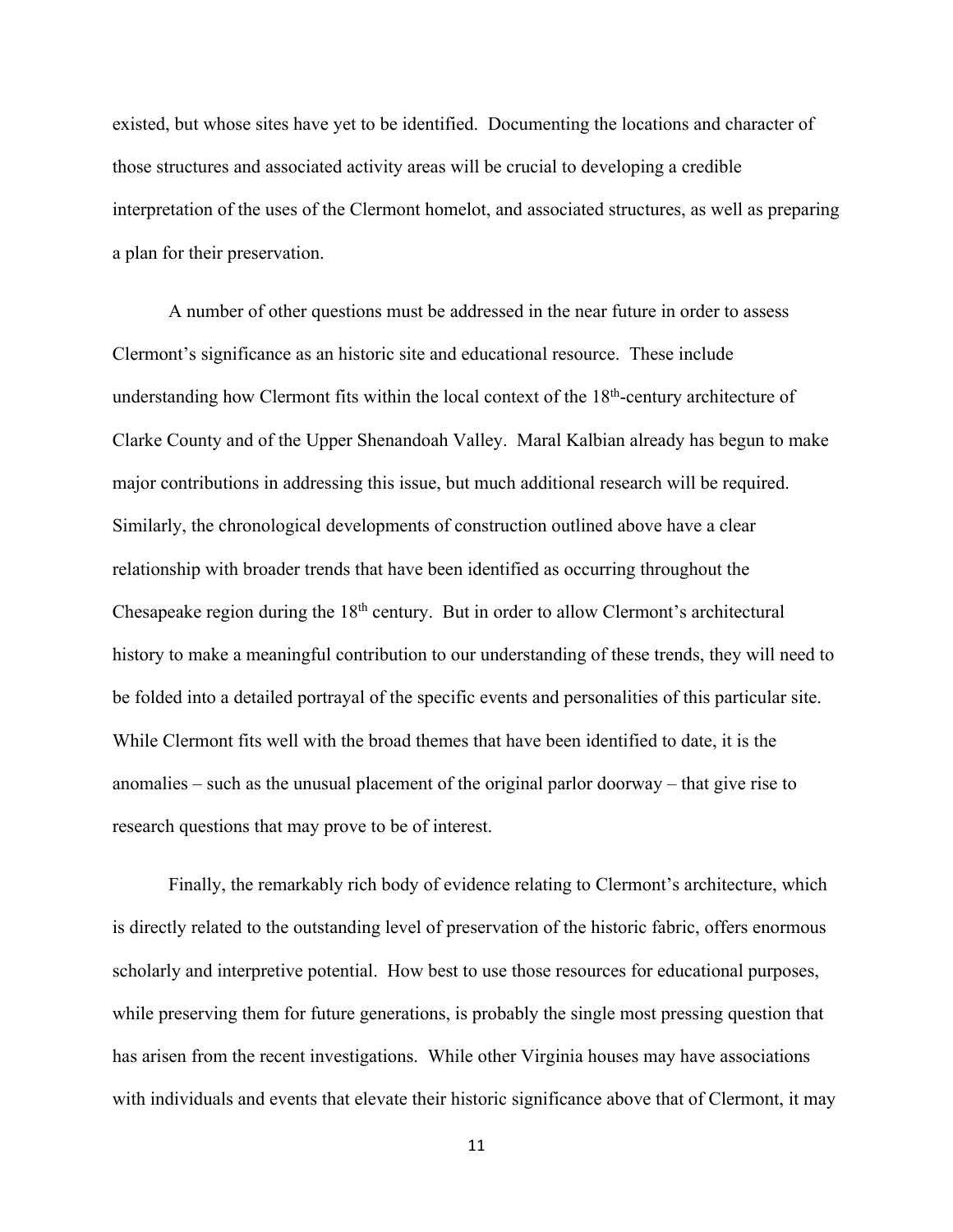not be stretching the point to say that Clermont is an unparalleled example of an evolved 18<sup>th</sup>century house for which more precise dating evidence has been found than anywhere else to date. The remarkably high level of preservation and the resulting precise chronological data allows Clermont to serve as both a unique class room for the study of Virginia architecture over more than a 200-year span, and a case study for the trajectory of the region's social development as illustrated by associated structural change.

 $<sup>1</sup>$  For an overview of both Washington's and Jefferson's building campaigns at their homes, see</sup> Robert F. Dalzell, Jr., "Constructing Independence: Monticello, Mount Vernon, and the Men Who Built Them," *Eighteenth-Century Studies* vol. 26, no. 4 (1993): 543-580. For in-depth treatments of the construction of Mount Vernon and Monticello, see Robert F. Dalzell, Jr., and Lee Baldwin Dalzell, *George Washington's Mount Vernon: At Home in Revolutionary America*  (Oxford University Press: New York, 1998), and Jack McLaughlin, *Jefferson and Monticello: The Biography of a Builder* (New York, 1988).

<sup>2</sup> The results of the dendrochronological investigations are presented in Dan Miles, *The Tree-Ring Dating of Clermont Farm, Berryville, Clarke County, Virginia* (Oxford Dendrochronology Laboratory, 2010).

<sup>3</sup> Thomas Anburey, *Travels Through the Interior Parts of America* (Houghton Mifflin: Boston, 1923) vol. 2, p. 187, quoted in Camille Wells, "The Eighteenth-Century Landscape of Virginia's Northern Neck," *Northern Neck of Virginia Historical Magazine* vol. 37 (December 1987), 4242. <sup>4</sup> Camille Wells, "The Planter's Prospect: Houses, Outbuildings, and Rural Landscapes in Eighteenth-Century Virginia," *Winterthur Portfolio* vol. 28, no. 1: 1-31. The size of the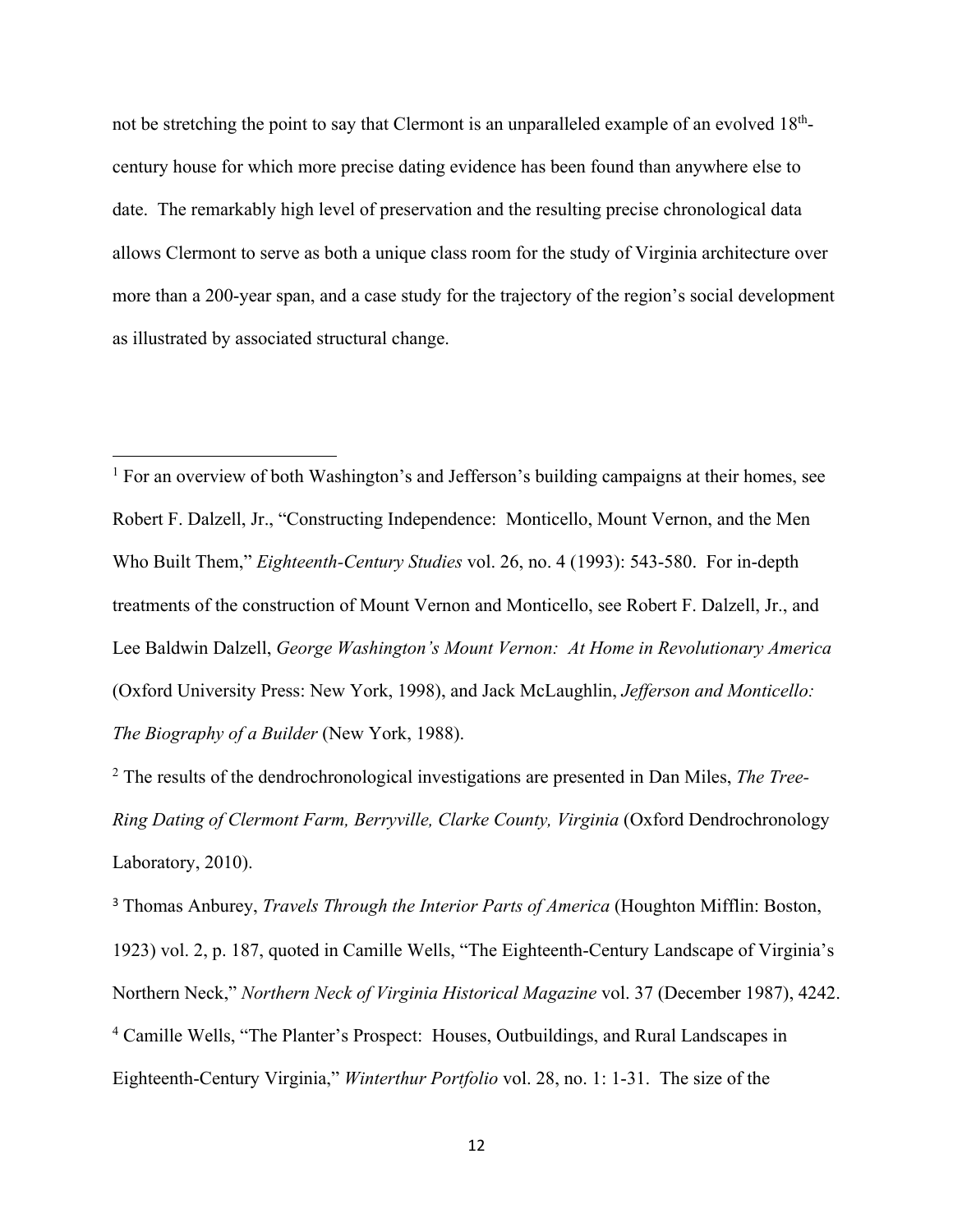Clermont property (350 acres) also argues for Wadlington's having been relatively affluent, as it most likely placed him well within the upper quadrant of property owners: the tax assessment entered for landowners living on Virginia's Northern Neck in 1782 reveals that 78.2% of the 1,558 households owned 300 or fewer acres, Ibid., 5.

<sup>5</sup> Dell Upton, "Vernacular Domestic Architecture in Eighteenth-Century Virginia," *Winterthur Portfolio* vol. 17, nos. 2/3 (1982): 95-119; Jan K. Gilliam, "The Evolution of the House in Early Virginia," in Eleanor McD. Thompson, *The American Home: Material Culture, Domestic Space, and Family Life* (University Press of New England: Hanover, New Hampshire, 1998), pp. 177-196. On the development of kitchens, see Donald W. Linebaugh, " 'All the Annoyances and Inconveniences of the Country': Environmental Factors in the Development of Outbuildings in the Colonial Chesapeake," *Winterthur Portfolio* vol. 29, no. 1 (1994): 1-18; Michael Olmert, *Kitchens, Smokehouses, and Privies: Outbuildings and the Architecture of Daily Life in the Eighteenth-Century Mid-Atlantic* (Cornell University Press: Ithaca, 2009), pp. 23-50. <sup>6</sup> For detailed studies on the development and significance of the central passage, see Upton, "Vernacular Domestic Architecture," 102-107, and Mark R. Wenger, "The Central Passage in Virginia: Evolution of an Eighteenth-Century Living Space," in Camille Wells, ed., *Perspectives in Vernacular Architecture, II* (University of Missouri Press: Columbia, 1986), pp. 137-149. <sup>7</sup> Upton, "Vernacular Domestic Architecture," 102-107; Mark R. Wenger, "The Dining Room in Early Virginia," in Thomas Carter and Bernard L. Herman, eds., *Perspectives in Vernacular Architecture, III* (University of Missouri Press: Columbia, 1989), pp. 149-159. <sup>8</sup> For a number of examples of houses with hall-parlor plans, see Dell Upton, "Early Vernacular" Architecture in Southeastern Virginia" (Ph.D. diss., Brown University, 1980). For an example of

a relatively nearby hall-parlor plan house that has been dendro- dated to 1764, and which